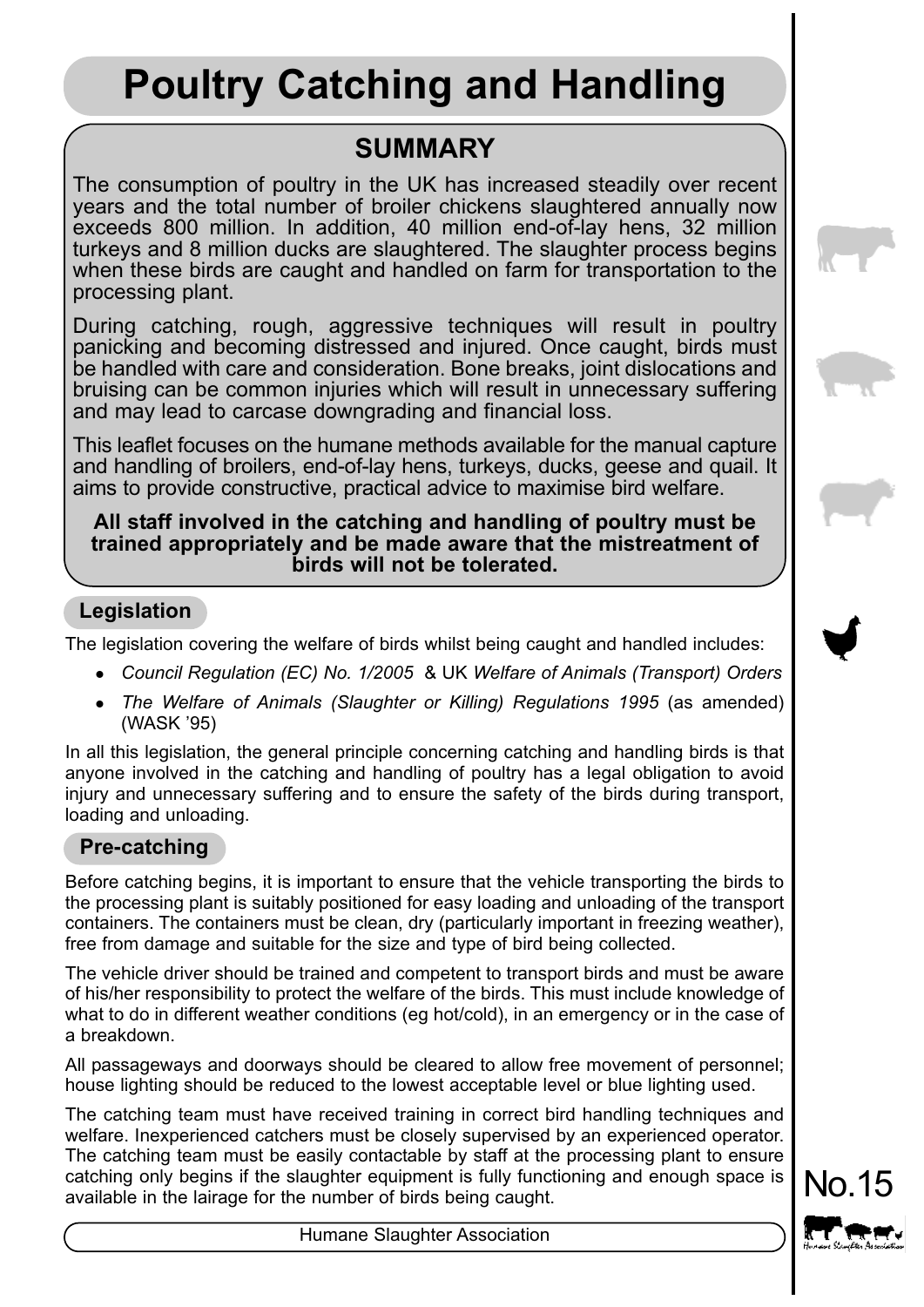

### **General requirements**

- Water must be available to the birds right up to the point of catching and periodically available for birds waiting to be caught, depending upon the length of time of the catching operation.
- Feed should be withdrawn for no longer than 12 hours prior to slaughter, with the timing of this planned in consultation with the person who schedules processing at the plant.
- <sup>l</sup> Before catching begins, the transport containers should be placed as close as possible to the group of birds being caught. This will help ensure carrying distances from the catching area to the crate or module are kept to a minimum.
- Birds must be approached quietly and calmly, in order to minimise disturbance. To avoid herding or driving poultry, loose-housed birds can be confined by mobile catching frames before they are caught.
- Once caught, birds must be handled with care and consideration. Bone breaks, dislocations and bruising are common injuries which can occur in the pre-slaughter period resulting in unnecessary suffering, carcase downgrading and financial loss.
- Care must be taken to avoid hitting any part of the bird against solid objects. If any bird escapes it should be re-caught immediately and as quietly as possible.
- Visibly unfit or injured birds should not be loaded into a transport container but must be killed on-farm as quickly and humanely as possible by a suitably trained person.
- <sup>l</sup> Care must be taken to ensure injury does not occur to birds while pushing drawers into module frames or closing the doors of fixed crates. Module drawers must be filled from the top drawer to the bottom to avoid the possibility of injuring birds in the tray below when returning drawers to their original position.
- If birds are to be unloaded from transport containers whilst alive, the container design should allow handlers to remove birds gently and easily without pulling them across the floor of the container. Care must be taken to ensure injury does not occur when birds are removed from containers with narrow openings.

# **Catching**

Although the Humane Slaughter Association (HSA) recommends that adult birds should be handled and supported individually, it is acknowledged that this is not always a practical option in a commercial environment. For example, chickens should be handled by placing one hand on each side of the body, over the wings, and lifting the bird. However the majority of broilers are commercially caught by one leg and more than one bird is carried in each hand. If chickens are to be caught in this way, the HSA recommends that, due to welfare implications, **best practice is to catch by both legs**. The HSA recognises this recommendation may cause considerable economic challenges but urges the industry, worldwide, to explore ways of moving towards the change.

Double leg catching is also a recommendation within Defra's *Welfare Code for Meat Chickens and Breeding Chickens* and the *Welfare Code for Laying Hens*. Welfare codes are not law, but failure to follow their provisions may be used as evidence in court when a prosecution is taken for causing unnecessary pain or unnecessary distress to livestock.

Care should still be taken when catching by both legs to ensure that the bird's shanks are held side-by-side within the catcher's hand. This stops the bird's legs crossing over in the hand and digging in, thereby reducing any pain or discomfort to both the bird and the catcher.

All guidance listed below is for the catching and handling of large flocks being transported by crate or module to the processing plant. The method of handling depends on the species of bird being caught and each is considered separately.

Humane Slaughter Association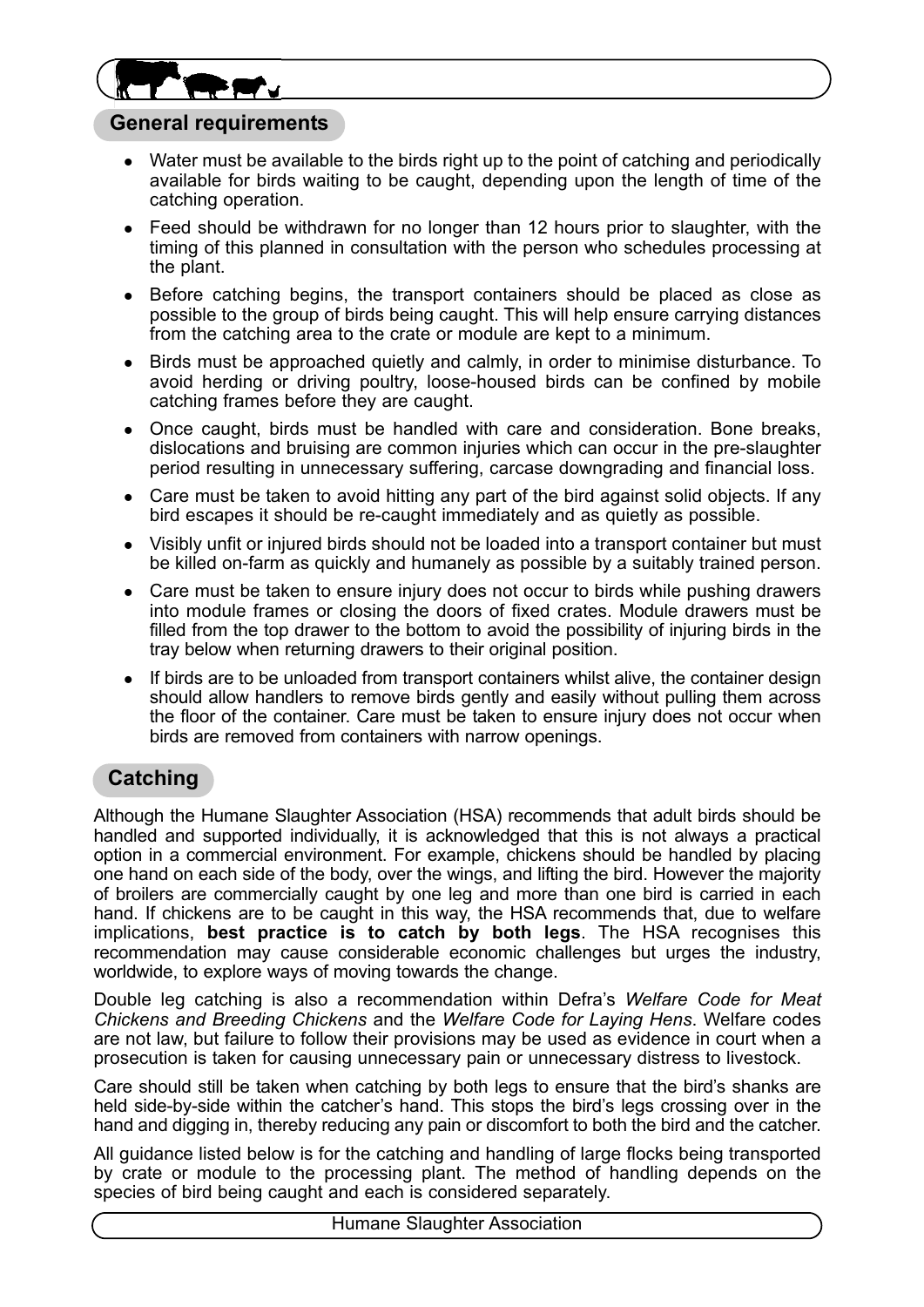

# **Chickens**

#### **Broilers and loose-housed end-of-lay hens**

- Birds should be caught by grasping the legs around the lower shanks (just above the feet). They should be caught by **both legs** to avoid injury or suffering.
- <sup>l</sup> Once caught, the bird should be lifted gently, with its head hanging downward, and transferred to the transport container.
- If any bird starts flapping during capture, gently rest its breast against the side of your leg for a few seconds. This helps to calm the bird and reduce wing flapping.
- When birds are carried in groups, care should be taken to ensure that they can be held comfortably and without causing the bird distress or injury. As a guide, no more than three chickens should be carried in one hand.
- Birds should be lowered gently into the transport containers, onto their breasts and allowed to regain their balance before further birds are added to the tray.
- <sup>l</sup> Chickens must **never** be lifted or carried by the head, neck, wing or tail.

#### **Caged end-of-lay hens**

- Caged hens should be caught by grasping the legs around the lower shanks (just above the feet). They should be caught by **both legs** to avoid causing the bird injury or suffering.
- Birds must be removed from the cage individually.
- The bird's breast should be supported during removal from the cage, or a breast support slide used.
- <sup>l</sup> Once removed, the bird may be placed directly into the transport container or handed to a second person to transfer it to the container.
- If any bird starts flapping during capture, gently rest its breast against the side of your leg for a few seconds. This helps to calm the bird and reduce wing flapping.
- If birds are carried in groups after removal from the cage, care should be taken to ensure that they can be held comfortably and without distress or injury. As a guide, no more than three hens should be carried in one hand.
- <sup>l</sup> The birds should be lowered gently into the transport containers onto their breasts and allowed to regain their balance before further birds are added to the tray.
- **.** Hens must **never** be lifted or carried by the head, neck, wing or tail.

## **Turkeys**

- <sup>l</sup> **Never** lift a turkey by a single leg. Small growing turkeys (7–14 weeks old) should be caught by holding **both legs**, lowering the bird onto its breast and lifting, while holding your arm over one wing to prevent flapping.
- Adult turkeys (14–21 weeks old) should be lifted by grasping the shoulder of the wing furthest away from you, while your free hand grips the legs. The turkey should then be lifted and held close to your body.
- Adult turkeys can also be caught and carried by both shoulder joints.
- <sup>l</sup> Once caught, the bird should be loaded into the crate or module head first, taking care to ensure that the keel of the bird does not impact with the front lip of the container. Any impact may result in breast bruising which is painful to the bird and likely to cause downgrading at the processing plant.
- **Turkeys must never** be lifted or carried by the head, neck, wing or tail.